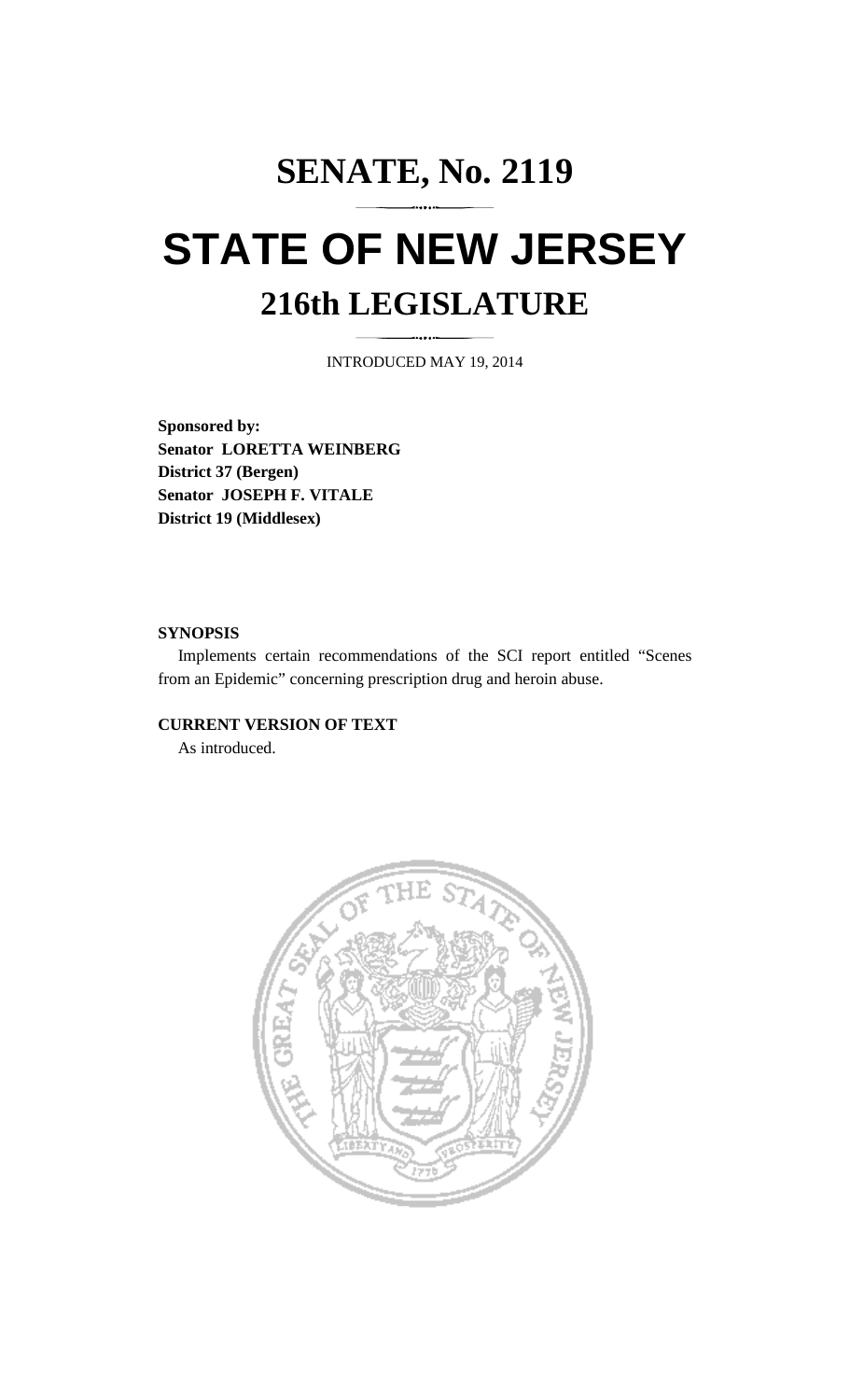2

1 **AN ACT** concerning drug abuse and amending and supplementing 2 various parts of the statutory law. 3 4 **BE IT ENACTED** *by the Senate and General Assembly of the State*  5 *of New Jersey:* 6 7 1. (New section) a. For the purposes of this section: 8 "Commercial motor vehicle" means every type of motor-driven 9 vehicle used for commercial purposes on the highways, such as the 10 transportation of goods, wares and merchandise, excepting such 11 vehicles as are run only upon rails or tracks and vehicles of the 12 passenger car type used for touring purposes or the carrying of farm 13 products and milk, as the case may be. 14 "Controlled dangerous substance" has the meaning given the 15 term in N.J.S.2C:35-2. 16 "Dealer" means any person actively engaged in the business of 17 buying, selling, or exchanging motor vehicles or motorcycles and 18 who has an established place of business. 19 "Hidden compartment" means a container, space, or enclosure 20 that conceals, hides, or otherwise prevents the discovery of the 21 contents of the container, space, or enclosure and includes, but is 22 not limited to, any of the following: false, altered, or modified fuel 23 tanks; original factory equipment on a vehicle that has been 24 modified to conceal, hide, or prevent the discovery of the modified 25 equipment's contents; or a compartment, space, box, or other closed 26 container that is added or attached to existing compartments, 27 spaces, boxes, or closed containers integrated or attached to a 28 vehicle. 29 "Manufacturer" means a person engaged in the business of 30 manufacturing or assembling motor vehicles, who will, under 31 normal business conditions during the year, manufacture or 32 assemble at least 10 new motor vehicles. 33 "Mobile home" means a house trailer serving as a permanent 34 home and connected to utilities. 35 "Motor home" means a motor vehicle built on a truck or bus 36 chassis which is equipped to serve as a self-contained living 37 quarters for recreational travel. 38 "Motor vehicle" means every vehicle propelled otherwise than 39 by muscular power, excepting such vehicles as run only upon rails 40 or tracks and motorized bicycles. 41 "Noncommercial truck" means every motor vehicle designed 42 primarily for transportation of property, and which is not a 43 "commercial motor vehicle." 44 "Recreation vehicle" means a self-propelled or towed vehicle 45 equipped to serve as temporary living quarters for recreational,

 **EXPLANATION – Matter enclosed in bold-faced brackets** [**thus**] **in the above bill is not enacted and is intended to be omitted in the law.** 

 **Matter underlined thus is new matter.**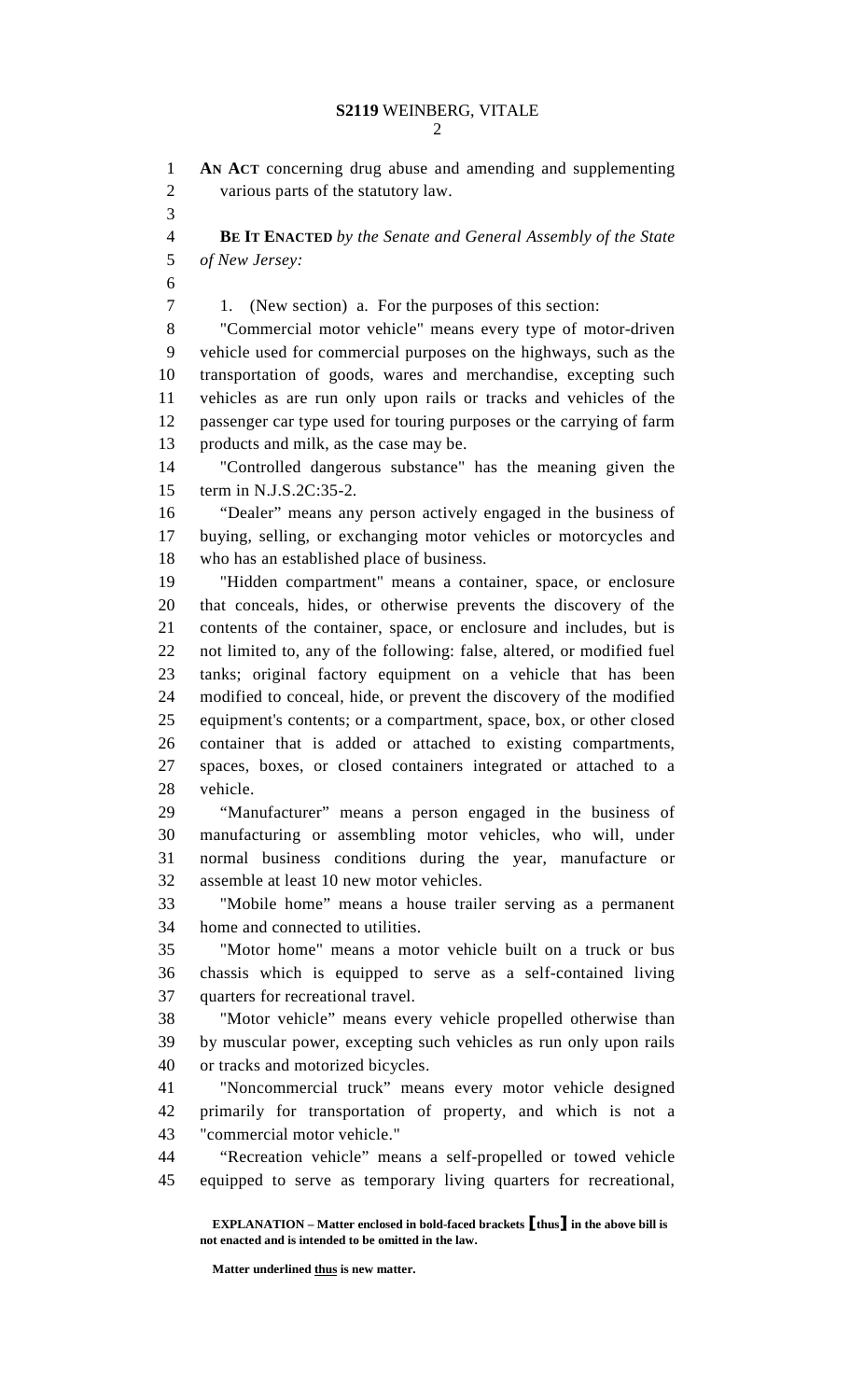1 camping or travel purposes and used solely as a family or personal 2 conveyance.

3 "Semitrailer" means every vehicle with or without motive power, 4 other than a pole trailer, designed for carrying persons or property 5 and for being drawn by a motor vehicle and so constructed that 6 some part of its weight and that of its load rests upon or is carried 7 by another vehicle.

8 "Trailer" means every vehicle with or without motive power, 9 other than a pole trailer, designed for carrying persons or property 10 and for being drawn by a motor vehicle and so constructed that no 11 part of its weight rests upon the towing vehicle.

12 "Vehicle" means every device in, upon, or by which a person or 13 property is or may be transported upon a highway, excepting 14 devices moved by human power or used exclusively upon stationary 15 rails or tracks or motorized bicycles and includes, but is not limited 16 to, a motor vehicle, commercial motor vehicle, trailer, 17 noncommercial truck, semitrailer, mobile home, recreation vehicle, 18 or motor home.

19 b. A person who, with the intent to facilitate the unlawful 20 concealment or transportation of a controlled dangerous substance, 21 knowingly designs, builds, constructs, or fabricates, or publishes 22 plans or instructions to design, build, construct, or fabricate, a 23 vehicle with a hidden compartment, or modifies or alters any 24 portion of a vehicle in order to create or add a hidden compartment, 25 is guilty of a crime of the third degree.

26 c. A person who knowingly operates, possesses, or uses a 27 vehicle with a hidden compartment with knowledge that the hidden 28 compartment is used or intended to be used to facilitate the 29 unlawful concealment or transportation of a controlled dangerous 30 substance is guilty of a crime of the fourth degree.

31 d. This section shall not apply to:

32 (1) any law enforcement officer acting in the performance of the 33 law enforcement officer's duties;

34 (2) any licensed motor vehicle dealer or motor vehicle 35 manufacturer that in the ordinary course of business repairs, 36 purchases, receives in trade, leases, or sells a motor vehicle; or

37 (3) any box, safe, container, or other item added to a vehicle for 38 the purpose of securing valuables, electronics, or firearms provided 39 that, at the time of discovery, the box, safe, container, or other item 40 added to the vehicle does not contain a controlled substance or 41 visible residue of a controlled substance.

42 e. This section shall not be construed to impose a duty on a 43 licensed motor vehicle dealer to know, discover, report, repair, or 44 disclose the existence of a hidden compartment.

45

46 2. (New Section) a. As used in this section: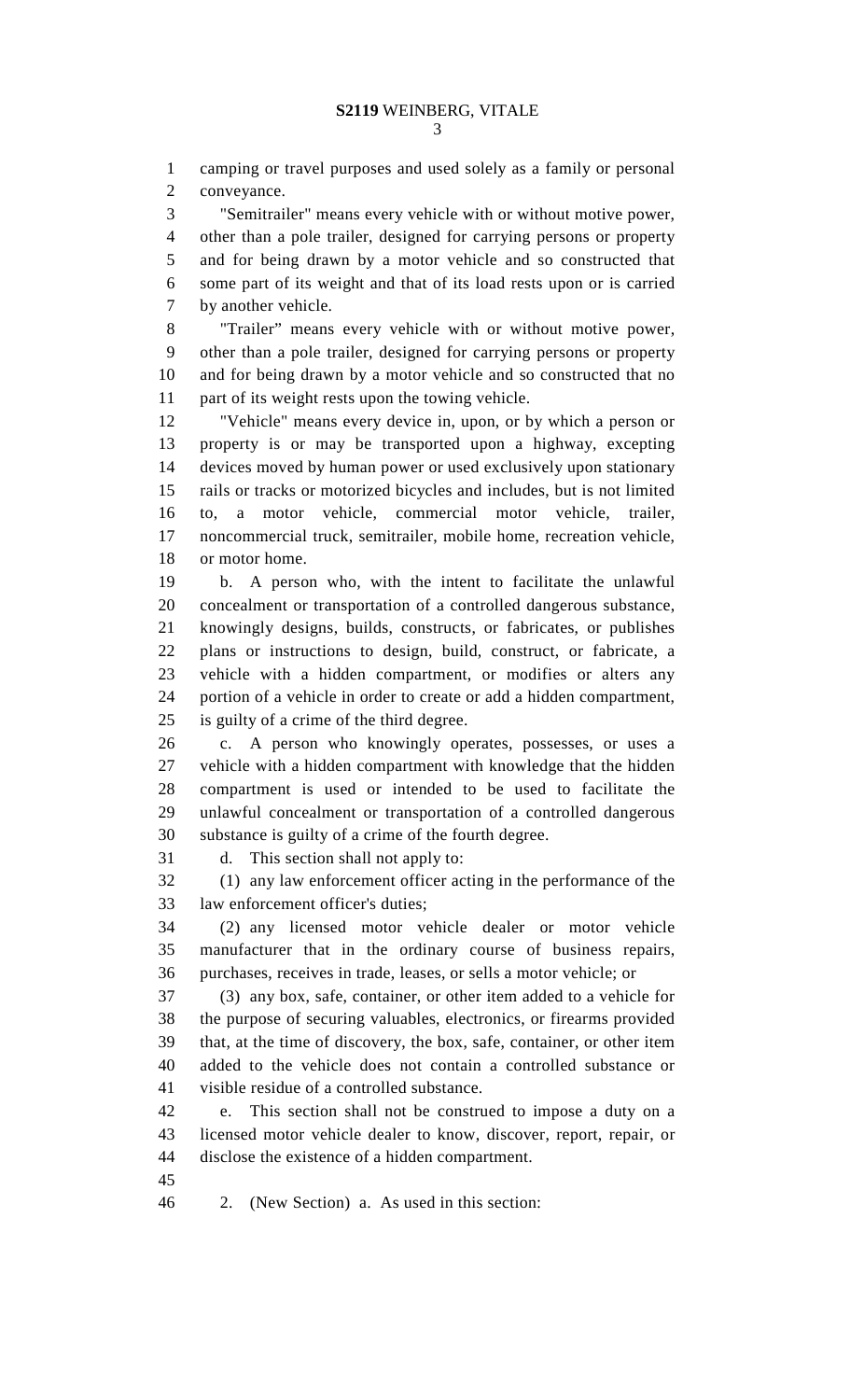1 "Health care professional" means a person who is licensed, 2 registered, or otherwise authorized to practice as a health care 3 professional pursuant to Title 45 or Title 52 of the Revised Statutes. 4 "Improper prescribing" means the prescribing or ordering of a 5 drug in an indiscriminate manner, or not in good faith, or without 6 good cause, or otherwise in violation of any State or federal law or 7 regulation, and which constitutes professional misconduct as 8 determined by the board. For the purposes of this section, the 9 issuance of an initial improper prescription or order and any refill of 10 that initial prescription or order shall each be counted as a separate 11 instance of improper prescribing. 12 b. Notwithstanding the provisions of subsection a. of section 12 13 of P.L.1978, c.73 (C.45:1-25) to the contrary, and in addition to any 14 other penalty provided by law, a health care professional who 15 engages in improper prescribing shall be liable to a civil penalty of 16 not less than \$10,000 for the first violation and not less than 17 \$20,000 for the second and each subsequent violation. 18 19 3. Section 25 of P.L.2007, c.244 (C.45:1-45) is amended to 20 read as follows: 21 25. Prescription Monitoring Program; requirements. 22 a. There is established the Prescription Monitoring Program in 23 the Division of Consumer Affairs in the Department of Law and 24 Public Safety. The program shall consist of an electronic system 25 for monitoring controlled dangerous substances that are dispensed 26 in or into the State by a pharmacist in an outpatient setting. 27 b. Each pharmacy permit holder shall submit, or cause to be 28 submitted, to the division, by electronic means in a format and at 29 such intervals as are specified by the director, information about 30 each prescription for a controlled dangerous substance dispensed by 31 the pharmacy that includes: 32 (1) The surname, first name, and date of birth of the patient for 33 whom the medication is intended; 34 (2) The street address and telephone number of the patient; 35 (3) The date that the medication is dispensed; 36 (4) The number or designation identifying the prescription and 37 the National Drug Code of the drug dispensed; 38 (5) The pharmacy permit number of the dispensing pharmacy; 39 (6) The prescribing practitioner's name and Drug Enforcement 40 Administration registration number; 41 (7) The name, strength, and quantity of the drug dispensed, the 42 number of refills ordered, and whether the drug was dispensed as a 43 refill or a new prescription; 44 (8) The date that the prescription was issued by the practitioner; 45 (9) The source of payment for the drug dispensed; and 46 (10) Such other information, not inconsistent with federal law, 47 regulation, or funding eligibility requirements, as the director 48 determines necessary.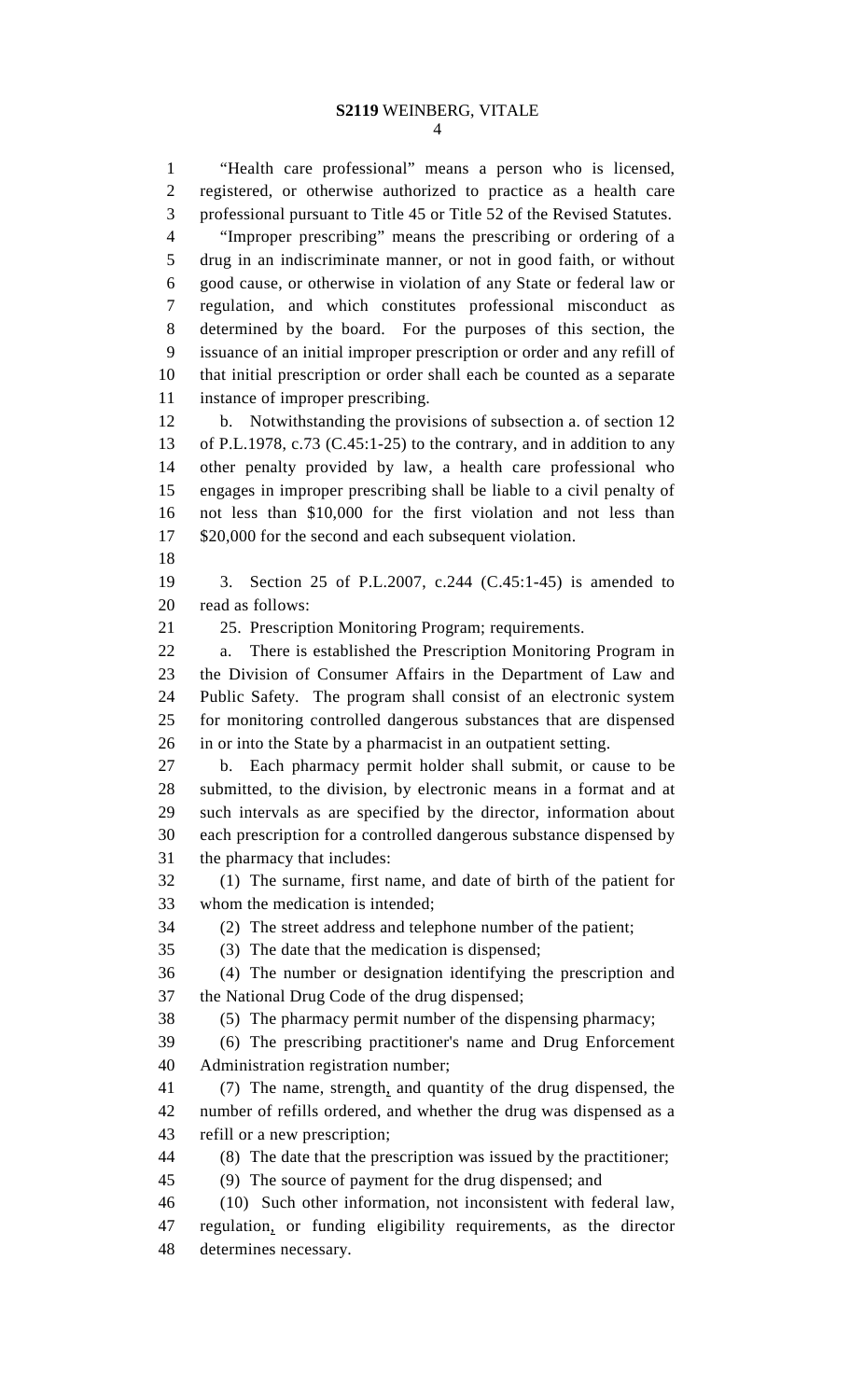5

1 The pharmacy permit holder shall submit the information to the 2 division with respect to the prescriptions dispensed during the 3 reporting period not less frequently than <u>once</u> every [30 days] 4 business day, or according to a schedule to be determined by the 5 director if federal law, regulation, or funding eligibility otherwise 6 requires.

7 c. The division may grant a waiver of electronic submission to 8 any pharmacy permit holder for good cause, including financial 9 hardship, as determined by the director. The waiver shall state the 10 format in which the pharmacy permit holder shall submit the 11 required information.

12 d. The requirements of this act shall not apply to: the direct 13 administration of a controlled dangerous substance to the body of 14 an ultimate user; or the administration or dispensing of a controlled 15 dangerous substance that is otherwise exempted as determined by 16 the Secretary of Health and Human Services pursuant to the 17 "National All Schedules Prescription Electronic Reporting Act of 18 2005," Pub.L.109-60.

19 (cf: P.L.2007, c.244, s.25)

20

21 4. Section 26 of P.L.2007, c.244 (C.45:1-46) is amended to 22 read as follows:

23 26. a. The division shall maintain procedures to ensure privacy 24 and confidentiality of patients and that patient information 25 collected, recorded, transmitted, and maintained is not disclosed, 26 except as permitted in this section, including, but not limited to, the 27 use of a password-protected system for maintaining this information 28 and permitting access thereto as authorized under sections 25 29 through 30 of P.L.2007, c.244 (C.45:1-45 through C.45:1-50), and a 30 requirement that a person as listed in subsection d. of this section 31 provide on-line affirmation of the person's intent to comply with the 32 provisions of sections 25 through 30 of P.L.2007, c.244 (C.45:1-45 33 through C.45:1-50) as a condition of accessing the information.

34 b. The prescription monitoring information submitted to the 35 division shall be confidential and not be subject to public disclosure 36 under P.L.1963, c.73 (C.47:1A-1 et seq.), or P.L.2001, c.404 37 (C.47:1A-5 et al.).

38 c. The division shall review the prescription monitoring 39 information provided by a pharmacy permit holder pursuant to 40 sections 25 through 30 of P.L.2007, c.244 (C.45:1-45 through 41 C.45:1-50). If the division determines that a violation of law or 42 regulations, or a breach of the applicable standards of practice, may 43 have occurred, the division shall notify the appropriate law 44 enforcement agency or professional licensing board, and provide 45 the prescription monitoring information required for an 46 investigation.

47 d. The division may provide prescription monitoring 48 information to the following persons: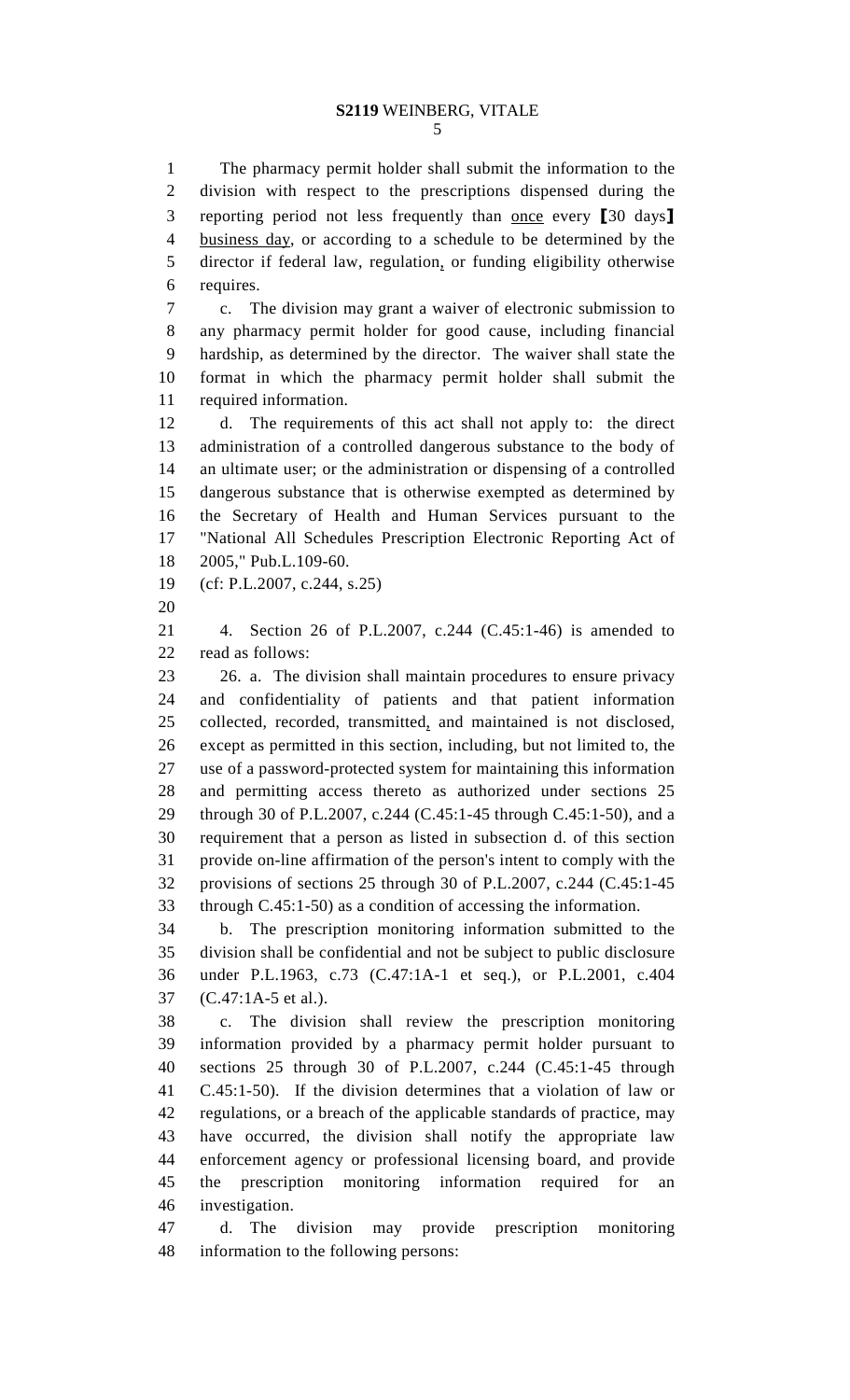1 (1) a practitioner authorized to prescribe, dispense, or 2 administer controlled dangerous substances who certifies that the 3 request is for the purpose of providing health care to a current 4 patient of the practitioner. [Nothing] Except as provided in section 5 5 of P.L. , c. (C. ) (pending before the Legislature as this 6 bill), nothing in sections 25 through 30 of P.L.2007, c.244 (C.45:1- 7 45 through C.45:1-50) shall be construed to require or obligate a 8 practitioner to access or check the prescription monitoring 9 information prior to prescribing, dispensing, or administering 10 medications beyond that which may be required as part of the 11 practitioner's professional practice;

12 (2) a pharmacist authorized to dispense controlled dangerous 13 substances who certifies that the request is for the purpose of 14 providing health care to a current patient. [Nothing] Except as 15 provided in section 5 of P.L., c. (C. ) (pending before the 16 Legislature as this bill), nothing in sections 25 through 30 of 17 P.L.2007, c.244 (C.45:1-45 through C.45:1-50) shall be construed 18 to require or obligate a pharmacist to access or check the 19 prescription monitoring information prior to dispensing medications 20 beyond that which may be required as part of the pharmacist's 21 professional practice;

22 (3) a designated representative of the State Board of Medical 23 Examiners, New Jersey State Board of Dentistry, New Jersey Board 24 of Nursing, New Jersey State Board of Optometrists, New Jersey 25 State Board of Pharmacy, State Board of Veterinary Medical 26 Examiners, or any other board in this State or another state that 27 regulates the practice of persons who are authorized to prescribe or 28 dispense controlled dangerous substances, as applicable, who 29 certifies that he is engaged in a bona fide specific investigation of a 30 designated practitioner whose professional practice was or is 31 regulated by that board;

32 (4) an officer of a State, federal, or municipal law enforcement 33 [officer] agency who is [acting pursuant to a court order and 34 certifies that the officer] is engaged in a bona fide specific 35 investigation of a designated practitioner or patient. A law 36 enforcement agency that obtains prescription monitoring 37 information shall comply with security protocols established by the 38 director by regulation, which shall at minimum include the 39 following:

40 (a) clearly defined rules of conduct for viewing, disseminating, 41 and destroying prescription monitoring information;

42 (b) official documentation signed by a representative of the law 43 enforcement agency agreeing to all security requirements;

44 (c) designation of an assigned agency coordinator to serve as a 45 point of contact on matters involving access to prescription

46 monitoring information;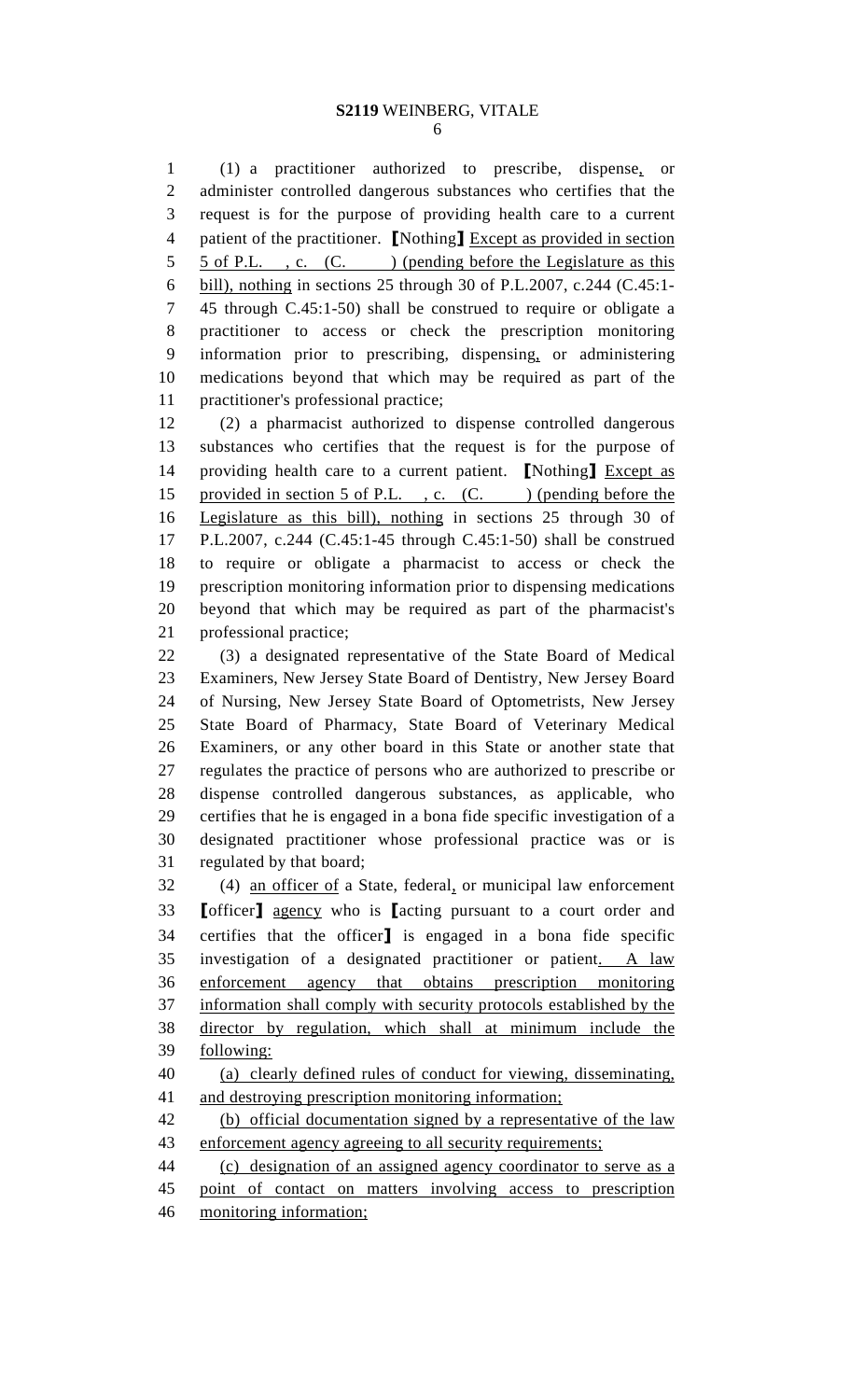1 (d) a case number and description for each request for 2 prescription monitoring information, which may be used to track 3 requests to the party that receives the information; 4 (e) submission to periodic audits to ensure compliance with 5 security requirements; and 6 (f) penalties for improper use of prescription monitoring 7 information, which may include termination of employment and any 8 applicable criminal penalties; 9 (5) a designated representative of a state Medicaid or other 10 program who certifies that he is engaged in a bona fide 11 investigation of a designated practitioner or patient; 12 (6) a properly convened grand jury pursuant to a subpoena 13 properly issued for the records; 14 (7) authorized personnel of the division or vendor or contractor 15 responsible for establishing and maintaining the program; and 16 (8) the controlled dangerous substance monitoring program in 17 another state with which the division has established an 18 interoperability agreement. 19 e. A person listed in subsection d. of this section, as a 20 condition of obtaining prescription monitoring information pursuant 21 thereto, shall certify, by means of entering an on-line statement in a 22 form and manner prescribed by regulation of the director, the 23 reasons for seeking to obtain that information. 24 f. The division shall offer an on-line tutorial for those persons 25 listed in subsection d. of this section, which shall, at a minimum, 26 include: how to access prescription monitoring information; the 27 rights and responsibilities of persons who are the subject of or 28 access this information and the other provisions of sections 25 29 through 30 of P.L.2007, c.244 (C.45:1-45 through C.45:1-50) and 30 the regulations adopted pursuant thereto, regarding the permitted 31 uses of that information and penalties for violations thereof; and a 32 summary of the requirements of the federal health privacy rule set 33 forth at 45 CFR Parts 160 and 164 and a hypertext link to the 34 federal Department of Health and Human Services website for 35 further information about the specific provisions of the privacy rule. 36 g. The director may provide nonidentifying prescription drug 37 monitoring information to public or private entities for statistical, 38 research, or educational purposes. 39 (cf: P.L.2007, c.244, s.26) 40 41 5. (New section) Prior to prescribing or dispensing a Schedule 42 II controlled dangerous substance to a patient, a practitioner or 43 pharmacist, as applicable, shall access the prescription monitoring 44 information, as authorized pursuant to subsection d. of section 26 of 45 P.L.2007, c.244 (C.45:1-46), to determine if the patient has 46 received other prescriptions that indicate, in the professional 47 judgment of the practitioner or pharmacist, prescription abuse or

48 diversion.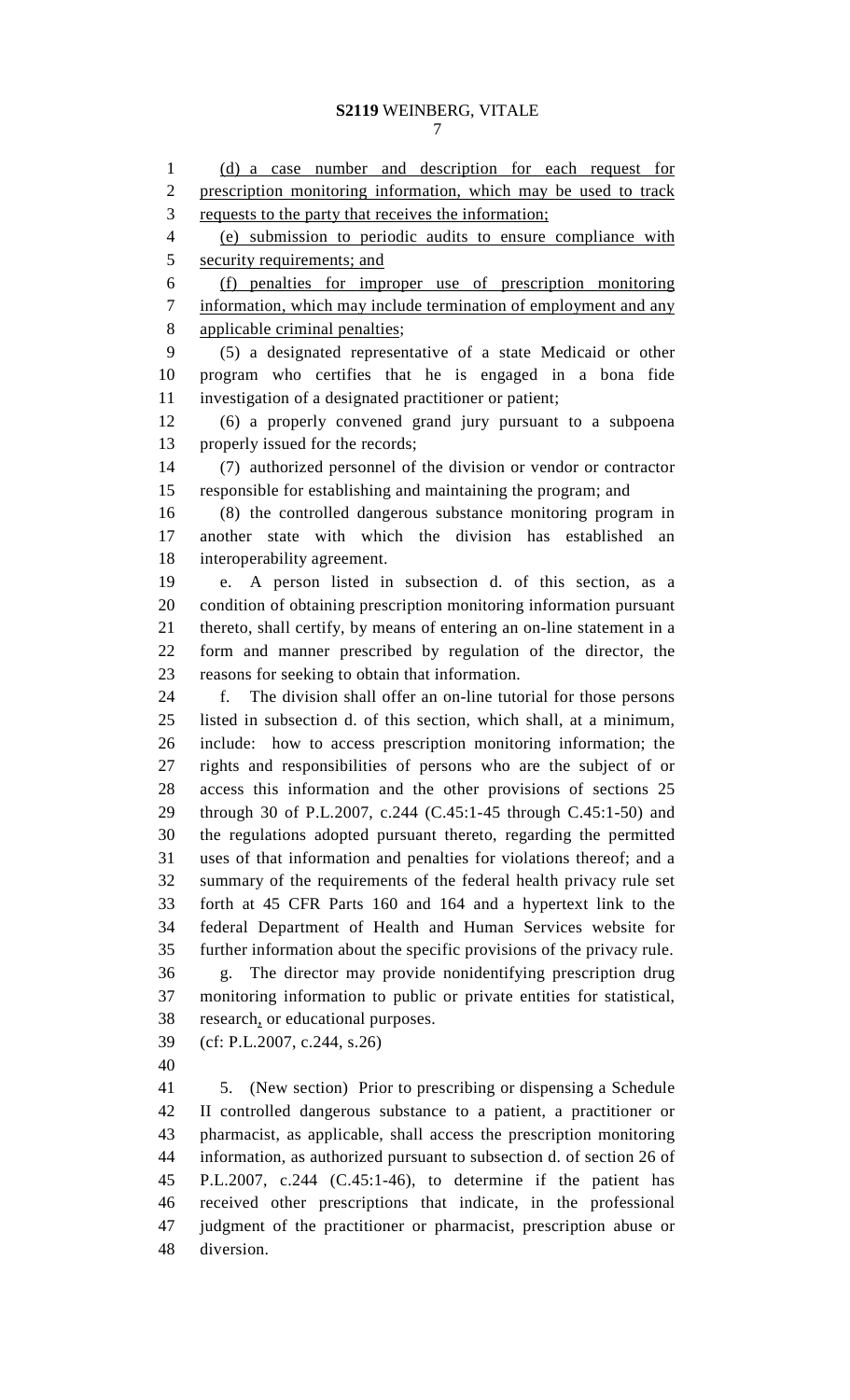8

1 6. (New section) a. The Division of Consumer Affairs in the 2 Department of Law and Public Safety shall have the authority to 3 gather information on any significant business relationships 4 involving the medical practice of a licensee of the State Board of 5 Medical Examiners. The division may, at the time of a licensee's 6 biennial license renewal, require that a licensee provide information 7 on any medical practice in which the licensee is an owner, part 8 owner, partner, associate, shareholder, or employee, or in which the 9 licensee otherwise has a significant financial interest. This 10 information may include, but need not be limited to, the following: 11 (1) the name and address of the practice; 12 (2) any party that conducts business on the premises of the 13 practice, including those not formally associated with the practice; 14 (3) any non-medical personnel employed by the practice; 15 (4) any non-medical business with which the practice is 16 associated, including a management company; and 17 (5) any financial relationship related to the medical practice 18 with any individual who is not a health care professional. 19 b. The State Board of Medical Examiners shall not approve a 20 licensee's renewal application unless the applicant provides all 21 information required by the division pursuant to subsection a. of 22 this section. 23 24 7. Section 1 of P.L.1997, c.249 (C.45:9-22.19) is amended to 25 read as follows: 26 1. a. A physician licensed pursuant to chapter 9 of Title 45 of 27 the Revised Statutes may prescribe a Schedule II controlled 28 dangerous substance for the use of a patient in any quantity which 29 does not exceed a 30-day supply, as defined by regulations adopted 30 by the State Board of Medical Examiners in consultation with the 31 Department of Health [and Senior Services]. The physician shall 32 document the diagnosis and the medical need for the prescription in 33 the patient's medical record, in accordance with guidelines 34 established by the State Board of Medical Examiners. 35 b. A physician may issue multiple prescriptions authorizing the 36 patient to receive a total of up to a 90-day supply of a Schedule II 37 controlled dangerous substance, provided that the following 38 conditions are met: 39 (1) each separate prescription is issued for a legitimate medical 40 purpose by the physician acting in the usual course of professional 41 practice; 42 (2) the physician provides written instructions on each 43 prescription, other than the first prescription if it is to be filled 44 immediately, indicating the earliest date on which a pharmacy may 45 fill each prescription; 46 (3) the physician determines that providing the patient with 47 multiple prescriptions in this manner does not create an undue risk 48 of diversion or abuse; and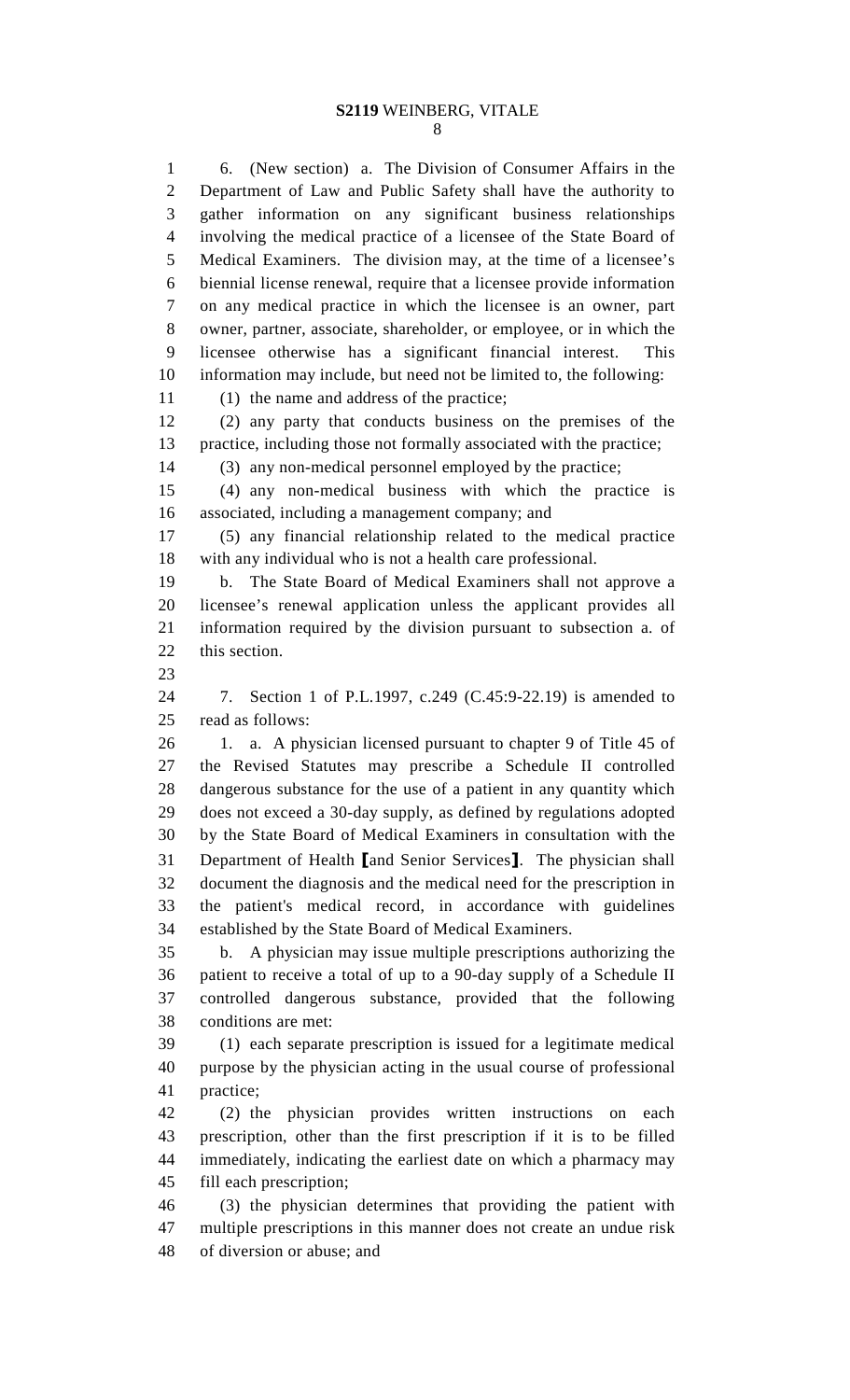1 (4) the physician complies with all other applicable State and 2 federal laws and regulations. 3 c. The State Board of Medical Examiners shall, by regulation, 4 adopt a policy setting forth clear standards for the use of 5 prescription drugs in pain management. The policy shall emphasize 6 the primary goal of ensuring that suffering patients find relief, and 7 shall also consider the need to protect the public health and safety 8 by limiting access to controlled dangerous substances. In 9 developing the policy, the State Board of Medical Examiners shall 10 consider the provisions of the model policy established by the 11 Federation of State Medical Boards. 12 (cf: P.L.2009, c.165, s.1) 13 14 8. Section 20 of P.L.2003, c.280 (C.45:14-59) is amended to 15 read as follows: 16 20. The Division of Consumer Affairs in the Department of Law 17 and Public Safety shall establish the format for uniform, non-18 reproducible, non-erasable safety paper prescription blanks, to be 19 known as New Jersey Prescription Blanks, which format shall 20 include an identifiable logo or symbol that will appear on all 21 prescription blanks and additional security features to prevent 22 erasure or duplication of prescription blanks that can be 23 accomplished with widely available computer technology. The 24 prescription blanks for each prescriber or health care facility shall 25 be numbered consecutively and, if the prescriber or health care 26 facility has a National Provider Identifier, the prescription blank 27 shall include the National Provider Identifier. The division shall 28 approve a sufficient number of vendors to ensure production of an 29 adequate supply of New Jersey Prescription Blanks for practitioners 30 and health care facilities Statewide, but shall limit the number of 31 vendors as necessary to ensure that vendors may be appropriately 32 monitored to ensure that prescription blanks are delivered only to 33 intended prescribers and health care facilities. 34 (cf: P.L.2007, c.244, s.22) 35 36 9. a. The Director of the Division of Consumer Affairs, in 37 consultation with the State Board of Medical Examiners, and 38 pursuant to the "Administrative Procedure Act," P.L.1968, c.410 39 (C.52:14B-1 et seq.), shall adopt rules and regulations to effectuate 40 the purposes of section 3 of this act. 41 b. The Director of the Division of Consumer Affairs in the 42 Department of Law and Public Safety, pursuant to the 43 "Administrative Procedure Act," P.L.1968, c.410 (C.52:14B-1 et 44 seq.), shall adopt rules and regulations to effectuate the purposes of 45 sections 4 through 6 and 8 of this act. 46 c. The State Board of Medical Examiners, pursuant to the 47 "Administrative Procedure Act," P.L.1968, c.410 (C.52:14B-1 et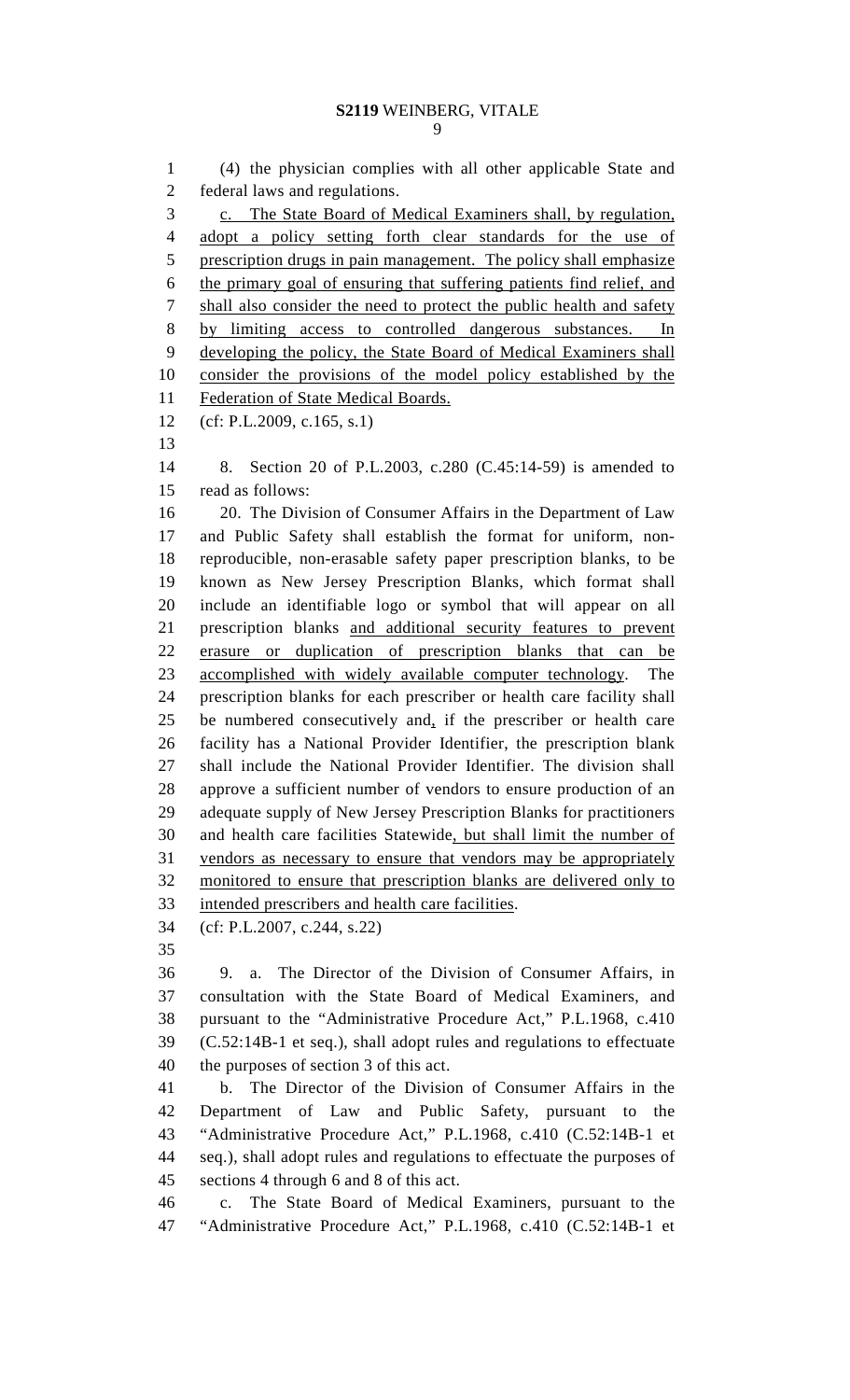1 seq.), shall adopt rules and regulations to effectuate the purposes of 2 section 7 of this act.

3

10 11

13

4 10. Sections 1 and 2 of this act shall take effect immediately. 5 Sections 3 through 8 shall take effect on the first day of the seventh 6 month next following the date of enactment, but the State Board of 7 Medical Examiners and the Director of the Division of Consumer 8 Affairs may take such anticipatory administrative action in advance 9 thereof as shall be necessary for the implementation of this act.

## 12 STATEMENT

14 This bill implements certain of the recommendations of the State 15 Commission of Investigation's July 2013 report entitled "Scenes 16 from an Epidemic: A Report on the SCI's Investigation of 17 Prescription Pill and Heroin Abuse." The recommendations expand 18 on current law in several areas to strengthen the ability of law 19 enforcement agencies to combat illicit drug distribution and drug 20 use, increase civil penalties related to prescription drug abuse, and 21 impose stronger controls over access to prescription drugs.

22 Section 1 of the bill would implement recommendation number 23 eight from the report to make it a crime of the third degree to 24 knowingly design, build, construct, or fabricate a motor vehicle 25 equipped with a hidden compartment to be used to unlawfully 26 conceal a controlled dangerous substance, or to alter a motor 27 vehicle to add such a hidden compartment. This section would also 28 make it a crime of the fourth degree to operate or possess a vehicle 29 with a hidden compartment.

30 Section 2 of the bill would implement recommendation number 31 two from the report to provide that, in addition to any other penalty 32 provided by law, a health care professional who engages in 33 improper prescribing is liable to a civil penalty of not less than 34 \$10,000 for the first violation and not less than \$20,000 for the 35 second and each subsequent violation. Current law provides a 36 maximum fine of \$10,000 for the first violation and \$20,000 for a 37 second or subsequent violation. This section also specifies that any 38 prescription and any refill of a prescription is each to be counted as 39 a separate instance of improper prescribing.

40 Section 3 of the bill would implement the third part of 41 recommendation number five from the report to require pharmacies 42 to submit information on dispensed prescriptions at least once each 43 business day, or according to a schedule to be determined by the 44 Director of the Division of Consumer Affairs if federal law, 45 regulation, or funding eligibility otherwise requires. Pharmacies are 46 currently required by the Division of Consumer Affairs to report 47 once each 15 days.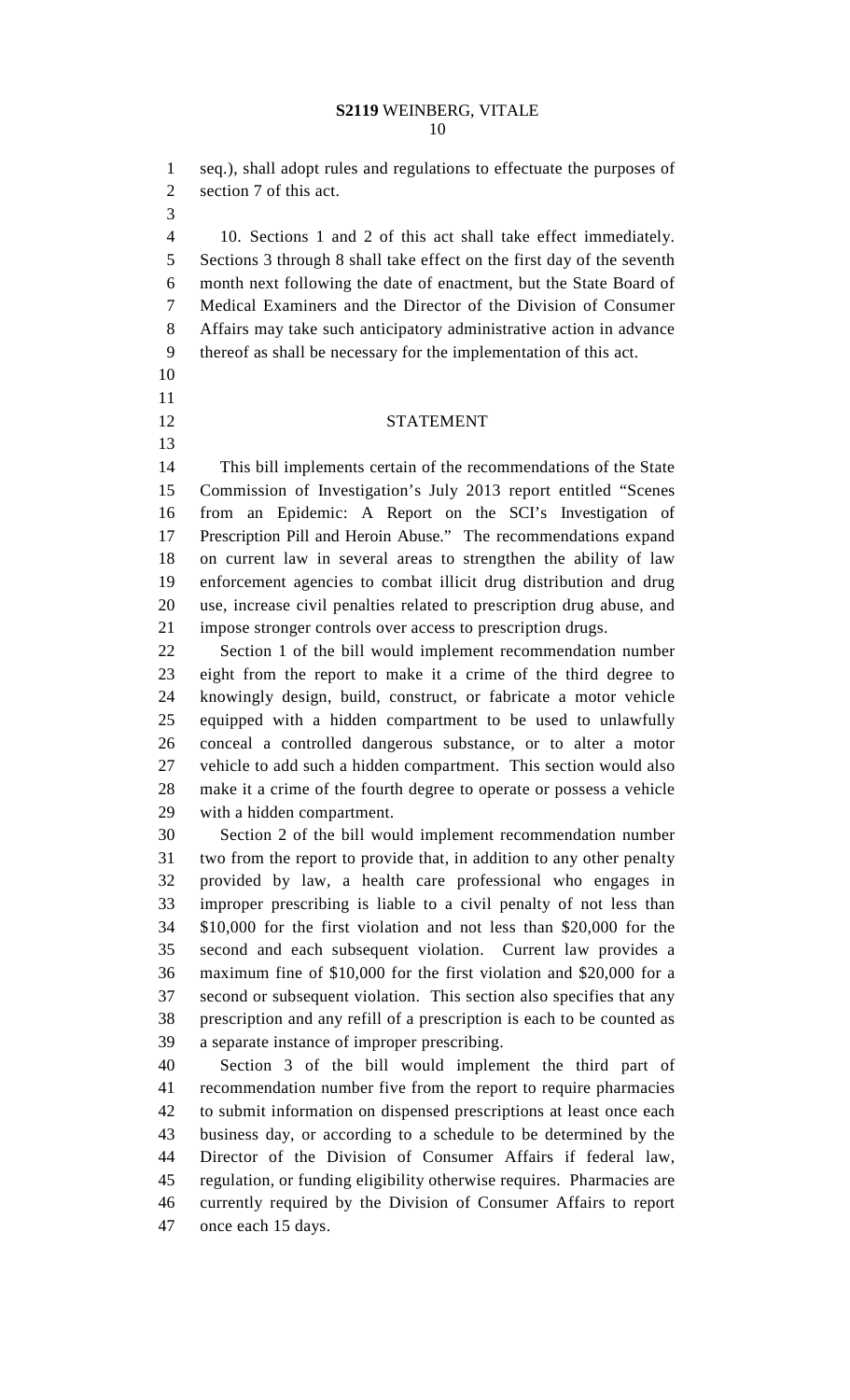#### **S2119** WEINBERG, VITALE 11

1 Section 4 of the bill would implement the first part of 2 recommendation number five from the report to provide greater 3 access to prescription monitoring information by law enforcement 4 agencies. Under the bill, an officer of a law enforcement agency 5 who is engaged in a bona fide specific investigation of a designated 6 practitioner or patient may access prescription monitoring 7 information without a court order or grand jury subpoena (required 8 by current law), so long as the agency complies with security 9 protocols established by the director by regulation. The security 10 protocols must, at minimum, include: clearly defined rules of 11 conduct for viewing, disseminating, and destroying prescription 12 monitoring information; official documentation signed by a 13 representative of the law enforcement agency agreeing to all 14 security requirements; designation of an assigned agency 15 coordinator to serve as a point of contact on matters involving 16 access to prescription monitoring information; a case number and 17 description for each request for prescription monitoring 18 information, which may be used to track requests to the party that 19 receives the information; submission to periodic audits to ensure 20 compliance with security requirements; and penalties for improper 21 use of prescription monitoring information, which may include 22 termination of employment and any applicable criminal penalties.

23 Section 5 of the bill would implement the second part of 24 recommendation number five from the report to require health care 25 practitioners who prescribe, and pharmacists who dispense, 26 Schedule II drugs to check the information available through the 27 prescription monitoring program prior to doing so in order to 28 determine if the patient has received other prescriptions that 29 indicate prescription abuse or diversion.

30 Section 6 of the bill would implement recommendation number 31 four from the report to grant the Division of Consumer Affairs 32 authority to gather information on any significant business 33 relationships involving the medical practice of a licensee of the 34 State Board of Medical Examiners. The division may, at the time of 35 a licensee's biennial license renewal, require that a licensee provide 36 information on any medical practice in which the licensee is an 37 owner, part owner, partner, associate, shareholder, or employee, or 38 in which the licensee otherwise has a significant financial interest. 39 This information may include, but need not be limited to: the name 40 and address of the practice; parties that conduct business on the 41 premises of the practice, including those not formally associated 42 with the practice; non-medical personnel employed by the practice; 43 any non-medical business associations, including associations with 44 management companies; and any financial relationships related to 45 the medical practice with individuals who are not health care 46 professionals. The State Board of Medical Examiners would be 47 prohibited from approving a licensee's renewal application unless 48 the applicant provides all information required by the division.